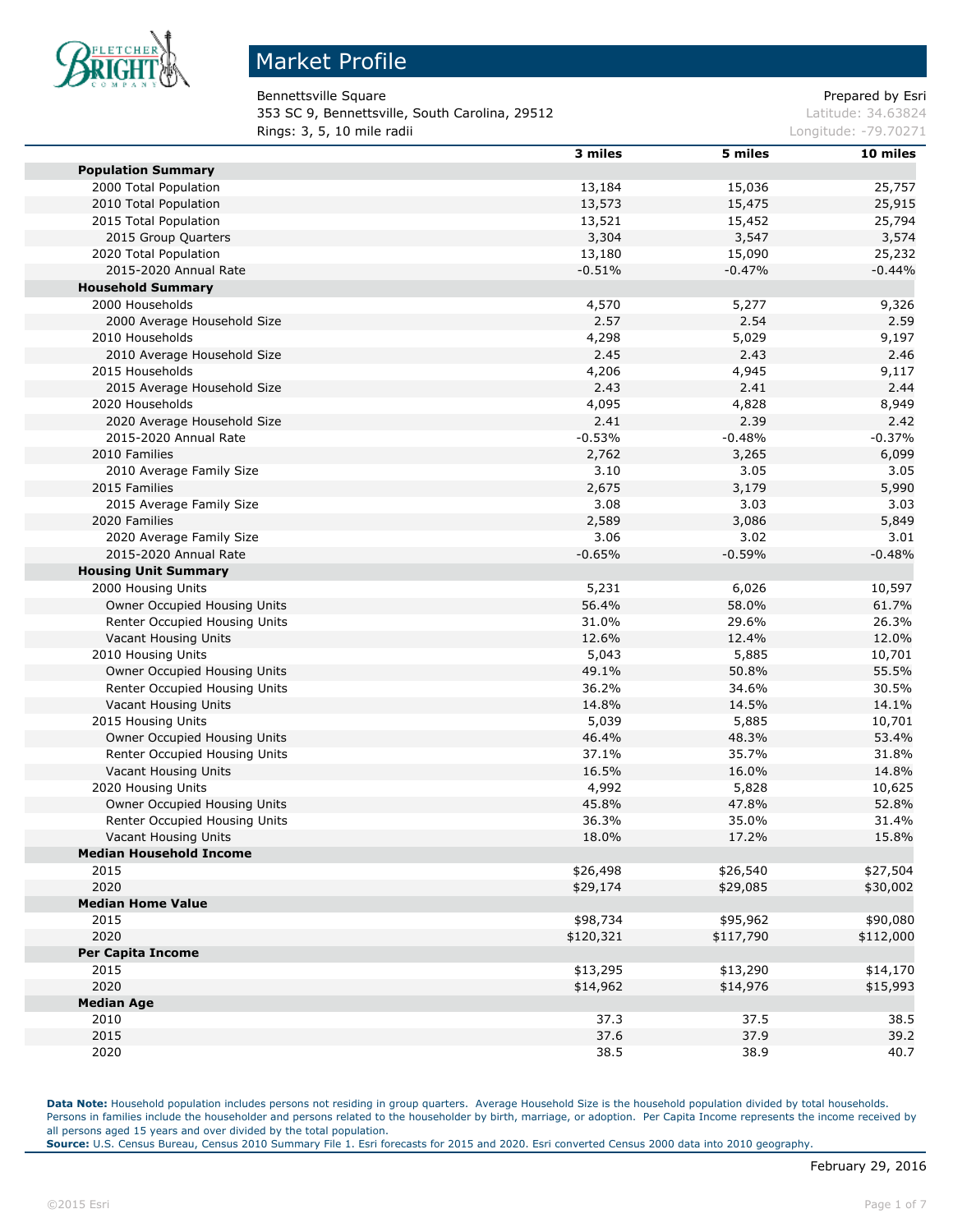

Bennettsville Square **Prepared by Estimate Square** Prepared by Esri **353 SC 9, Bennettsville, South Carolina, 29512 Latitude: 34.63824** Latitude: 34.63824 **Rings: 3, 5, 10 mile radii Longitude: -79.70271 Longitude: -79.70271** 

|                                            | 3 miles   | 5 miles   | 10 miles  |
|--------------------------------------------|-----------|-----------|-----------|
| 2015 Households by Income                  |           |           |           |
| Household Income Base                      | 4,206     | 4,945     | 9,117     |
| $<$ \$15,000                               | 26.9%     | 27.1%     | 25.7%     |
| $$15,000 - $24,999$                        | 19.9%     | 19.5%     | 18.7%     |
| \$25,000 - \$34,999                        | 16.0%     | 16.3%     | 17.4%     |
| \$35,000 - \$49,999                        | 10.4%     | 10.4%     | 11.5%     |
| \$50,000 - \$74,999                        | 14.1%     | 14.0%     | 14.9%     |
| \$75,000 - \$99,999                        | 6.3%      | 6.3%      | 6.1%      |
| $$100,000 - $149,999$                      | 4.9%      | 4.9%      | 4.4%      |
| \$150,000 - \$199,999                      | 0.9%      | 0.9%      | 0.7%      |
| $$200,000+$                                | 0.6%      | 0.6%      | 0.5%      |
| Average Household Income                   | \$38,896  | \$38,706  | \$38,532  |
| 2020 Households by Income                  |           |           |           |
| Household Income Base                      | 4,095     | 4,828     | 8,949     |
| $<$ \$15,000                               | 26.2%     | 26.4%     | 25.1%     |
| $$15,000 - $24,999$                        | 16.9%     | 16.7%     | 16.1%     |
| \$25,000 - \$34,999                        | 13.9%     | 14.2%     | 15.2%     |
| \$35,000 - \$49,999                        | 10.7%     | 10.7%     | 11.7%     |
| \$50,000 - \$74,999                        | 16.2%     | 15.8%     | 16.5%     |
| \$75,000 - \$99,999                        | 8.5%      | 8.5%      | 8.3%      |
| \$100,000 - \$149,999                      | 5.7%      | 5.8%      | 5.6%      |
| \$150,000 - \$199,999                      | 1.1%      | 1.1%      | 1.0%      |
| \$200,000+                                 | 0.7%      | 0.7%      | 0.6%      |
| Average Household Income                   | \$44,086  | \$43,875  | \$43,478  |
| 2015 Owner Occupied Housing Units by Value |           |           |           |
| Total                                      | 2,337     | 2,843     | 5,711     |
| $<$ \$50,000                               | 23.7%     | 24.8%     | 27.2%     |
| \$50,000 - \$99,999                        | 27.0%     | 27.4%     | 28.4%     |
| \$100,000 - \$149,999                      | 19.5%     | 19.1%     | 18.3%     |
| \$150,000 - \$199,999                      | 11.8%     | 11.3%     | 10.1%     |
| \$200,000 - \$249,999                      | 6.5%      | 6.2%      | 5.5%      |
| \$250,000 - \$299,999                      | 3.7%      | 3.5%      | 3.3%      |
| \$300,000 - \$399,999                      | 3.7%      | 3.6%      | 3.3%      |
| \$400,000 - \$499,999                      | 1.7%      | 1.6%      | 1.5%      |
| \$500,000 - \$749,999                      | 1.6%      | 1.5%      | 1.4%      |
| \$750,000 - \$999,999                      | 0.4%      | 0.4%      | 0.4%      |
| $$1,000,000 +$                             | 0.6%      | 0.6%      | 0.6%      |
| Average Home Value                         | \$137,404 | \$134,333 | \$128,323 |
| 2020 Owner Occupied Housing Units by Value |           |           |           |
| Total                                      | 2,285     | 2,786     | 5,611     |
| $<$ \$50,000                               | 17.3%     | 18.1%     | 20.0%     |
| \$50,000 - \$99,999                        | 23.3%     | 23.7%     | 24.7%     |
| $$100,000 - $149,999$                      | 23.2%     | 22.9%     | 22.3%     |
| \$150,000 - \$199,999                      | 15.3%     | 14.8%     | 13.7%     |
| \$200,000 - \$249,999                      | 8.0%      | 7.8%      | 7.1%      |
| \$250,000 - \$299,999                      | 4.2%      | 4.1%      | 3.9%      |
| \$300,000 - \$399,999                      | 3.7%      | 3.6%      | 3.5%      |
| \$400,000 - \$499,999                      | 1.6%      | 1.5%      | 1.5%      |
| \$500,000 - \$749,999                      | 2.1%      | 2.0%      | 1.9%      |
| \$750,000 - \$999,999                      | 0.6%      | 0.6%      | 0.7%      |
| $$1,000,000 +$                             | 0.8%      | 0.8%      | 0.8%      |
| Average Home Value                         | \$155,238 | \$153,248 | \$149,024 |
|                                            |           |           |           |

Data Note: Income represents the preceding year, expressed in current dollars. Household income includes wage and salary earnings, interest dividends, net rents, pensions, SSI and welfare payments, child support, and alimony.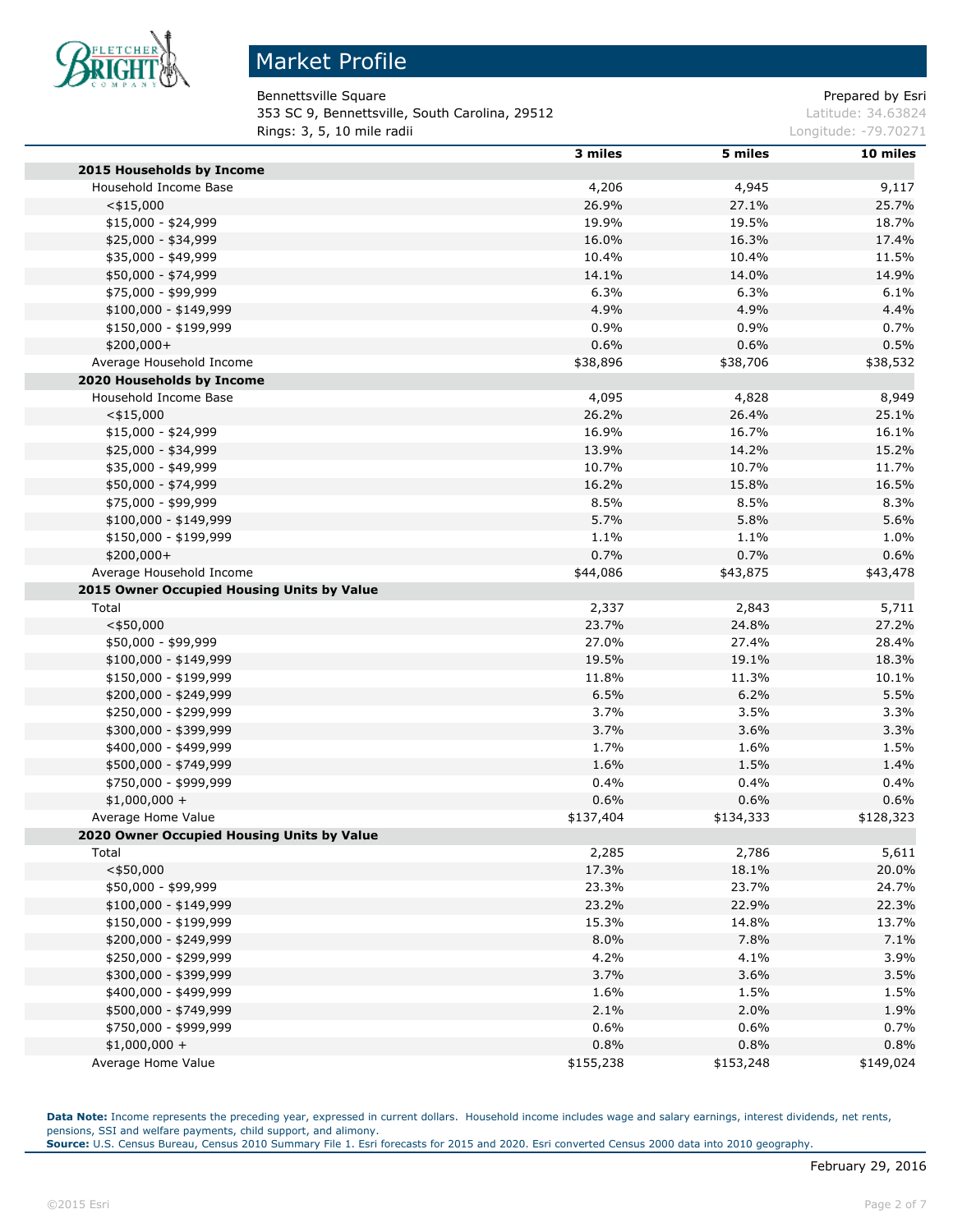

Bennettsville Square **Prepared by Estimate Square** Prepared by Esri 353 SC 9, Bennettsville, South Carolina, 29512 Latitude: 34.63824 **Rings: 3, 5, 10 mile radii Longitude: -79.70271 Longitude: -79.70271** 

|                        | 3 miles      | 5 miles | 10 miles       |
|------------------------|--------------|---------|----------------|
| 2010 Population by Age |              |         |                |
| Total                  | 13,573       | 15,473  | 25,917         |
| $0 - 4$                | 5.4%         | 5.5%    | 5.8%           |
| $5 - 9$                | 5.1%         | 5.2%    | 5.6%           |
| $10 - 14$              | 5.6%         | 5.6%    | 6.3%           |
| $15 - 24$              | 12.3%        | 12.4%   | 12.5%          |
| $25 - 34$              | 17.9%        | 17.4%   | 14.8%          |
| $35 - 44$              | 15.3%        | 15.1%   | 14.2%          |
| $45 - 54$              | 14.6%        | 14.6%   | 15.0%          |
| $55 - 64$              | 11.2%        | 11.4%   | 12.8%          |
| $65 - 74$              | 7.2%         | 7.3%    | 7.6%           |
| $75 - 84$              | 4.0%         | 4.0%    | 3.9%           |
| $85 +$                 | 1.5%         | 1.5%    | 1.4%           |
| $18 +$                 | 80.3%        | 80.0%   | 78.3%          |
| 2015 Population by Age |              |         |                |
| Total                  | 13,523       | 15,453  | 25,795         |
| $0 - 4$                | 5.1%         | 5.1%    | 5.4%           |
| $5 - 9$                | 5.2%         | 5.3%    | 5.7%           |
| $10 - 14$              | 4.7%         | 4.8%    | 5.3%           |
| $15 - 24$              | 11.7%        | 11.7%   | 11.8%          |
| $25 - 34$              | 18.9%        | 18.4%   | 15.8%          |
| $35 - 44$              | 15.4%        | 15.2%   | 13.8%          |
| $45 - 54$              | 13.6%        | 13.6%   | 14.0%          |
| $55 - 64$              | 11.5%        | 11.8%   | 13.2%          |
| $65 - 74$              | 8.4%         | 8.7%    | 9.7%           |
| $75 - 84$              | 3.9%         | 3.9%    | 3.9%           |
| $85 +$                 | 1.5%         | 1.5%    | 1.4%           |
| $18 +$                 | 82.2%        | 81.9%   | 80.4%          |
| 2020 Population by Age |              |         |                |
| Total                  | 13,183       | 15,091  | 25,232         |
| $0 - 4$                | 4.7%         | 4.7%    | 5.0%           |
| $5 - 9$                | 4.9%         | 4.9%    | 5.3%           |
| $10 - 14$              | 5.2%         | 5.3%    | 5.7%           |
| $15 - 24$              | 10.6%        | 10.6%   | 10.8%          |
| $25 - 34$              | 18.8%        | 18.2%   | 15.2%          |
| $35 - 44$              | 15.4%        | 15.1%   |                |
| 45 - 54                | 12.6%        | 12.6%   | 13.6%<br>12.9% |
| $55 - 64$              | 12.2%        | 12.4%   | 13.7%          |
|                        |              |         |                |
| $65 - 74$<br>$75 - 84$ | 9.4%<br>4.7% | 9.7%    | 11.2%<br>5.0%  |
|                        | 1.6%         | 4.8%    |                |
| $85 +$                 |              | 1.6%    | 1.5%           |
| $18 +$                 | 82.5%        | 82.3%   | 80.9%          |
| 2010 Population by Sex |              |         |                |
| Males                  | 7,768        | 8,762   | 13,814         |
| Females                | 5,805        | 6,713   | 12,101         |
| 2015 Population by Sex |              |         |                |
| Males                  | 7,911        | 8,937   | 13,963         |
| Females                | 5,610        | 6,515   | 11,831         |
| 2020 Population by Sex |              |         |                |
| Males                  | 7,768        | 8,787   | 13,723         |
| Females                | 5,412        | 6,303   | 11,509         |

**Source:** U.S. Census Bureau, Census 2010 Summary File 1. Esri forecasts for 2015 and 2020. Esri converted Census 2000 data into 2010 geography.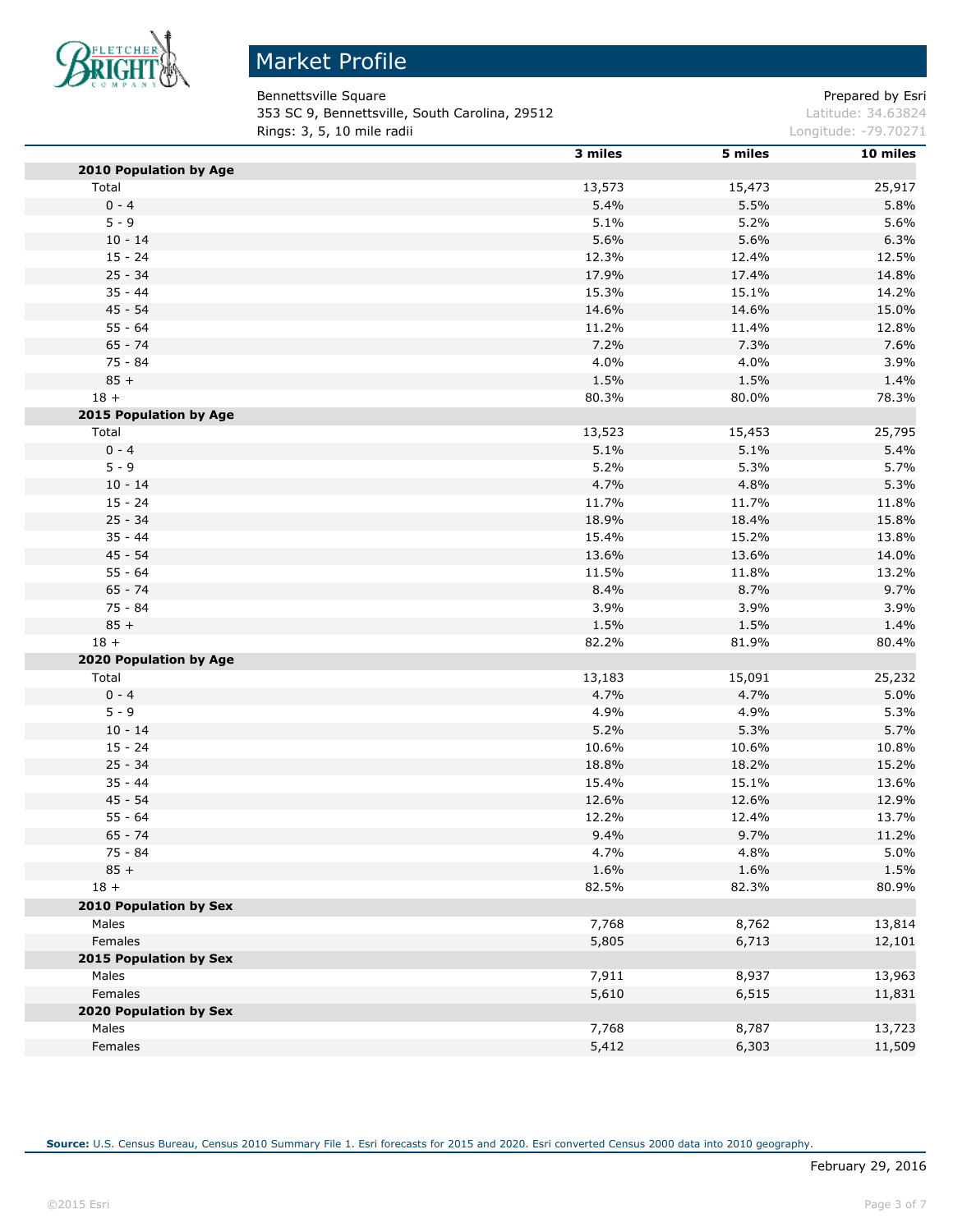

# Market Profile

Bennettsville Square **Prepared by Esri** Prepared by Esri **353 SC 9, Bennettsville, South Carolina, 29512 Latitude: 34.63824** Latitude: 34.63824 **Rings: 3, 5, 10 mile radii Longitude: -79.70271 Longitude: -79.70271** 

|                                                    | 3 miles | 5 miles | 10 miles |
|----------------------------------------------------|---------|---------|----------|
| 2010 Population by Race/Ethnicity                  |         |         |          |
| Total                                              | 13,574  | 15,474  | 25,915   |
| White Alone                                        | 32.1%   | 32.9%   | 40.3%    |
| <b>Black Alone</b>                                 | 63.0%   | 62.1%   | 52.2%    |
| American Indian Alone                              | 1.2%    | 1.3%    | 4.2%     |
| Asian Alone                                        | 0.4%    | 0.4%    | 0.3%     |
| Pacific Islander Alone                             | 0.0%    | 0.0%    | 0.0%     |
| Some Other Race Alone                              | 1.8%    | 1.7%    | 1.2%     |
| Two or More Races                                  | 1.6%    | 1.6%    | 1.8%     |
| Hispanic Origin                                    | 4.5%    | 4.3%    | 3.0%     |
| Diversity Index                                    | 54.3    | 54.6    | 58.9     |
| 2015 Population by Race/Ethnicity                  |         |         |          |
| Total                                              | 13,522  | 15,451  | 25,796   |
| White Alone                                        | 31.7%   | 32.5%   | 39.8%    |
| <b>Black Alone</b>                                 | 62.3%   | 61.5%   | 51.9%    |
| American Indian Alone                              | 1.3%    | 1.4%    | 4.2%     |
| Asian Alone                                        | 0.7%    | 0.7%    | 0.6%     |
| Pacific Islander Alone                             | 0.0%    | 0.0%    | 0.0%     |
| Some Other Race Alone                              | 2.1%    | 2.0%    | 1.4%     |
| Two or More Races                                  | 1.9%    | 1.9%    | 2.2%     |
| Hispanic Origin                                    | 5.3%    | 5.1%    | 3.6%     |
| Diversity Index                                    | 56.0    | 56.3    | 60.0     |
| 2020 Population by Race/Ethnicity                  |         |         |          |
| Total                                              | 13,180  | 15,090  | 25,232   |
| White Alone                                        | 31.2%   | 32.0%   | 39.1%    |
| <b>Black Alone</b>                                 | 61.7%   | 60.9%   | 51.5%    |
| American Indian Alone                              | 1.4%    | 1.5%    | 4.4%     |
| Asian Alone                                        | 1.0%    | 1.0%    | 0.8%     |
| Pacific Islander Alone                             | 0.0%    | 0.0%    | 0.0%     |
| Some Other Race Alone                              | 2.5%    | 2.4%    | 1.6%     |
| Two or More Races                                  | 2.2%    | 2.3%    | 2.6%     |
| Hispanic Origin                                    | 6.2%    | 6.0%    | 4.2%     |
| Diversity Index                                    | 57.8    | 58.0    | 61.3     |
| 2010 Population by Relationship and Household Type |         |         |          |
| Total                                              | 13,573  | 15,475  | 25,915   |
| In Households                                      | 77.6%   | 78.9%   | 87.3%    |
| In Family Households                               | 65.0%   | 66.3%   | 73.9%    |
| Householder                                        | 20.6%   | 21.0%   | 23.5%    |
| Spouse                                             | 10.4%   | 10.8%   | 12.9%    |
| Child                                              | 28.4%   | 28.7%   | 31.2%    |
| Other relative                                     | 3.7%    | 3.8%    | 4.3%     |
| Nonrelative                                        | 1.9%    | 1.9%    | 2.1%     |
| In Nonfamily Households                            | 12.6%   | 12.6%   | 13.4%    |
| In Group Quarters                                  | 22.4%   | 21.1%   | 12.7%    |
| Institutionalized Population                       | 22.3%   | 21.0%   | 12.6%    |
| Noninstitutionalized Population                    | 0.1%    | 0.1%    | 0.1%     |

Data Note: Persons of Hispanic Origin may be of any race. The Diversity Index measures the probability that two people from the same area will be from different race/ ethnic groups. **Source:** U.S. Census Bureau, Census 2010 Summary File 1. Esri forecasts for 2015 and 2020. Esri converted Census 2000 data into 2010 geography.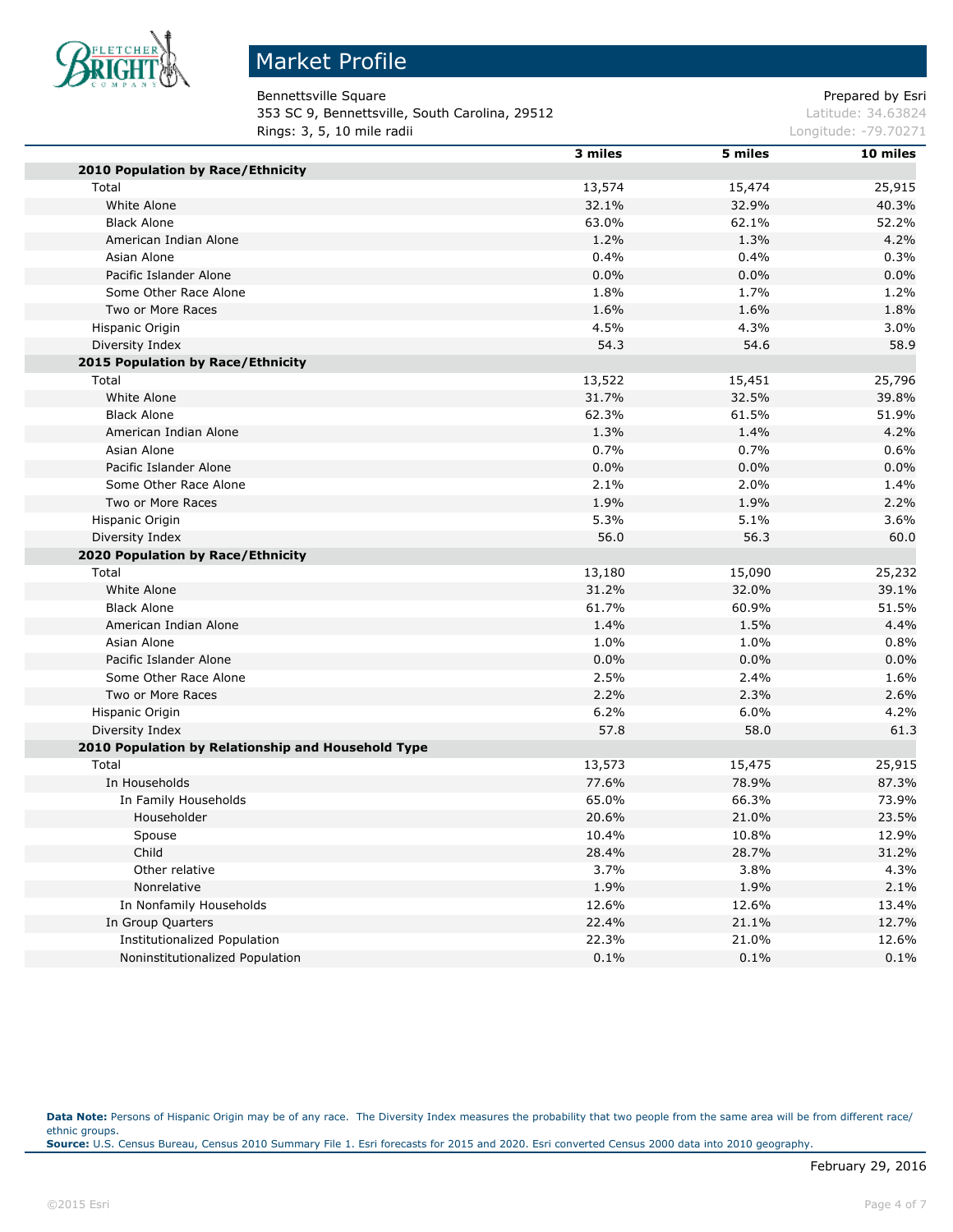

Bennettsville Square **Prepared by Esri** Prepared by Esri **353 SC 9, Bennettsville, South Carolina, 29512 Latitude: 34.63824** Latitude: 34.63824 **Rings: 3, 5, 10 mile radii Longitude: -79.70271 Longitude: -79.70271** 

|                                               | 3 miles | 5 miles | 10 miles |
|-----------------------------------------------|---------|---------|----------|
| 2015 Population 25+ by Educational Attainment |         |         |          |
| Total                                         | 9,907   | 11,291  | 18,517   |
| Less than 9th Grade                           | 8.6%    | 9.0%    | 9.7%     |
| 9th - 12th Grade, No Diploma                  | 20.0%   | 20.0%   | 18.1%    |
| High School Graduate                          | 27.8%   | 28.2%   | 31.2%    |
| GED/Alternative Credential                    | 10.1%   | 9.9%    | 9.2%     |
| Some College, No Degree                       | 17.3%   | 17.3%   | 17.1%    |
| Associate Degree                              | 4.5%    | 4.5%    | 5.2%     |
| Bachelor's Degree                             | 7.0%    | 6.6%    | 6.0%     |
| Graduate/Professional Degree                  | 4.8%    | 4.5%    | 3.7%     |
| 2015 Population 15+ by Marital Status         |         |         |          |
| Total                                         | 11,494  | 13,101  | 21,566   |
| Never Married                                 | 46.4%   | 45.9%   | 42.0%    |
| Married                                       | 32.8%   | 33.7%   | 38.2%    |
| Widowed                                       | 8.4%    | 8.4%    | 8.2%     |
| Divorced                                      | 12.3%   | 12.1%   | 11.6%    |
| 2015 Civilian Population 16+ in Labor Force   |         |         |          |
| Civilian Employed                             | 91.7%   | 91.9%   | 91.5%    |
| Civilian Unemployed                           | 8.3%    | 8.1%    | 8.5%     |
| 2015 Employed Population 16+ by Industry      |         |         |          |
| Total                                         | 3,642   | 4,301   | 8,000    |
| Agriculture/Mining                            | 1.8%    | 2.1%    | 2.8%     |
| Construction                                  | 1.7%    | 2.2%    | 3.3%     |
| Manufacturing                                 | 39.8%   | 38.1%   | 33.4%    |
| <b>Wholesale Trade</b>                        | 1.9%    | 1.9%    | 2.1%     |
| <b>Retail Trade</b>                           | 7.4%    | 7.0%    | 10.9%    |
| Transportation/Utilities                      | 5.4%    | 5.3%    | 4.6%     |
| Information                                   | 1.2%    | 1.0%    | 0.8%     |
| Finance/Insurance/Real Estate                 | 3.6%    | 3.8%    | 3.1%     |
| <b>Services</b>                               | 34.3%   | 35.1%   | 34.0%    |
| <b>Public Administration</b>                  | 3.0%    | 3.4%    | 5.1%     |
| 2015 Employed Population 16+ by Occupation    |         |         |          |
| Total                                         | 3,644   | 4,300   | 7,998    |
| White Collar                                  | 35.3%   | 35.7%   | 37.7%    |
| Management/Business/Financial                 | 11.5%   | 12.0%   | 9.3%     |
| Professional                                  | 9.1%    | 8.9%    | 9.3%     |
| <b>Sales</b>                                  | 4.5%    | 4.5%    | 7.8%     |
| Administrative Support                        | 10.2%   | 10.4%   | 11.3%    |
| Services                                      | 16.3%   | 18.1%   | 20.5%    |
| <b>Blue Collar</b>                            | 48.5%   | 46.2%   | 41.8%    |
| Farming/Forestry/Fishing                      | 1.3%    | 1.3%    | 1.3%     |
| Construction/Extraction                       | 1.0%    | 1.4%    | 2.7%     |
| Installation/Maintenance/Repair               | 3.0%    | 3.1%    | 4.2%     |
| Production                                    | 34.3%   | 31.6%   | 26.2%    |
| <b>Transportation/Material Moving</b>         | 8.8%    | 8.7%    | 7.5%     |
|                                               |         |         |          |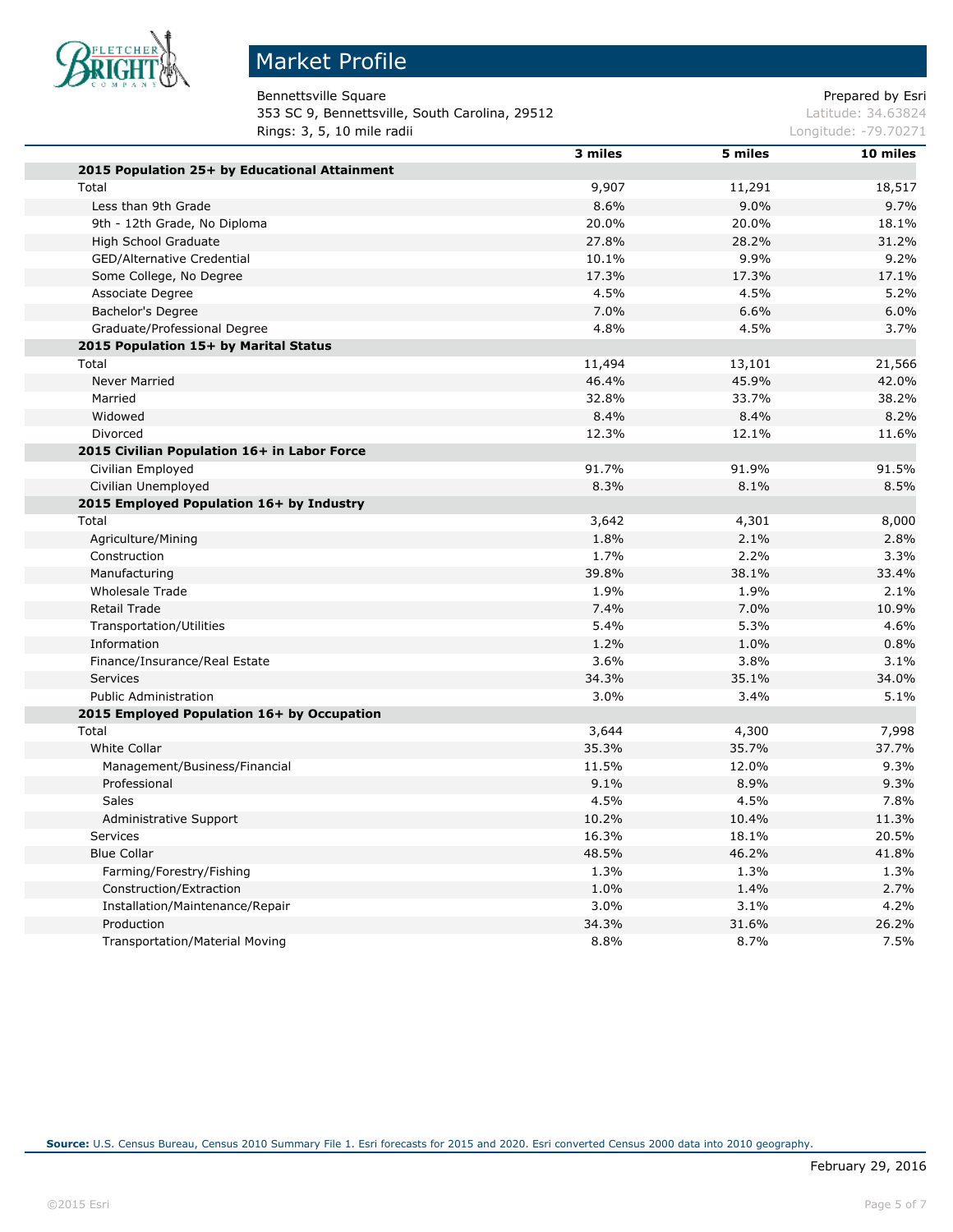

#### Market Profile

Bennettsville Square **Prepared by Esri** Prepared by Esri **353 SC 9, Bennettsville, South Carolina, 29512** Latitude: 34.63824 **Rings: 3, 5, 10 mile radii Longitude: -79.70271 Longitude: -79.70271** 

|                                               | 3 miles | 5 miles | 10 miles |
|-----------------------------------------------|---------|---------|----------|
| 2010 Households by Type                       |         |         |          |
| Total                                         | 4,299   | 5,029   | 9,196    |
| Households with 1 Person                      | 32.4%   | 31.7%   | 30.2%    |
| Households with 2+ People                     | 67.6%   | 68.3%   | 69.8%    |
| Family Households                             | 64.2%   | 64.9%   | 66.3%    |
| Husband-wife Families                         | 32.4%   | 33.4%   | 36.5%    |
| With Related Children                         | 12.6%   | 13.1%   | 14.6%    |
| Other Family (No Spouse Present)              | 31.9%   | 31.5%   | 29.9%    |
| Other Family with Male Householder            | 4.8%    | 4.9%    | 5.4%     |
| With Related Children                         | 2.4%    | 2.4%    | 2.7%     |
| Other Family with Female Householder          | 27.0%   | 26.6%   | 24.5%    |
| With Related Children                         | 17.7%   | 17.3%   | 15.9%    |
| Nonfamily Households                          | 3.4%    | 3.4%    | 3.5%     |
| All Households with Children                  | 33.0%   | 33.2%   | 33.6%    |
| Multigenerational Households                  | 7.1%    | 7.2%    | 7.2%     |
| <b>Unmarried Partner Households</b>           | 6.3%    | 6.2%    | 6.3%     |
| Male-female                                   | 5.9%    | 5.8%    | 5.8%     |
| Same-sex                                      | 0.3%    | 0.4%    | 0.4%     |
| 2010 Households by Size                       |         |         |          |
| Total                                         | 4,299   | 5,028   | 9,196    |
| 1 Person Household                            | 32.4%   | 31.7%   | 30.2%    |
| 2 Person Household                            | 30.1%   | 30.2%   | 30.5%    |
| 3 Person Household                            | 16.5%   | 16.8%   | 17.9%    |
| 4 Person Household                            | 11.5%   | 11.6%   | 11.8%    |
| 5 Person Household                            | 5.8%    | 5.9%    | 5.7%     |
| 6 Person Household                            | 2.3%    | 2.3%    | 2.4%     |
| 7 + Person Household                          | 1.5%    | 1.5%    | 1.5%     |
| 2010 Households by Tenure and Mortgage Status |         |         |          |
| Total                                         | 4,298   | 5,029   | 9,197    |
| Owner Occupied                                | 57.6%   | 59.5%   | 64.6%    |
| Owned with a Mortgage/Loan                    | 30.5%   | 31.6%   | 32.4%    |
| Owned Free and Clear                          | 27.1%   | 27.8%   | 32.1%    |
| Renter Occupied                               | 42.4%   | 40.5%   | 35.4%    |

**Data Note:** Households with children include any households with people under age 18, related or not. Multigenerational households are families with 3 or more parent-child relationships. Unmarried partner households are usually classified as nonfamily households unless there is another member of the household related to the householder. Multigenerational and unmarried partner households are reported only to the tract level. Esri estimated block group data, which is used to estimate polygons or non-standard geography.

**Source:** U.S. Census Bureau, Census 2010 Summary File 1. Esri forecasts for 2015 and 2020. Esri converted Census 2000 data into 2010 geography.